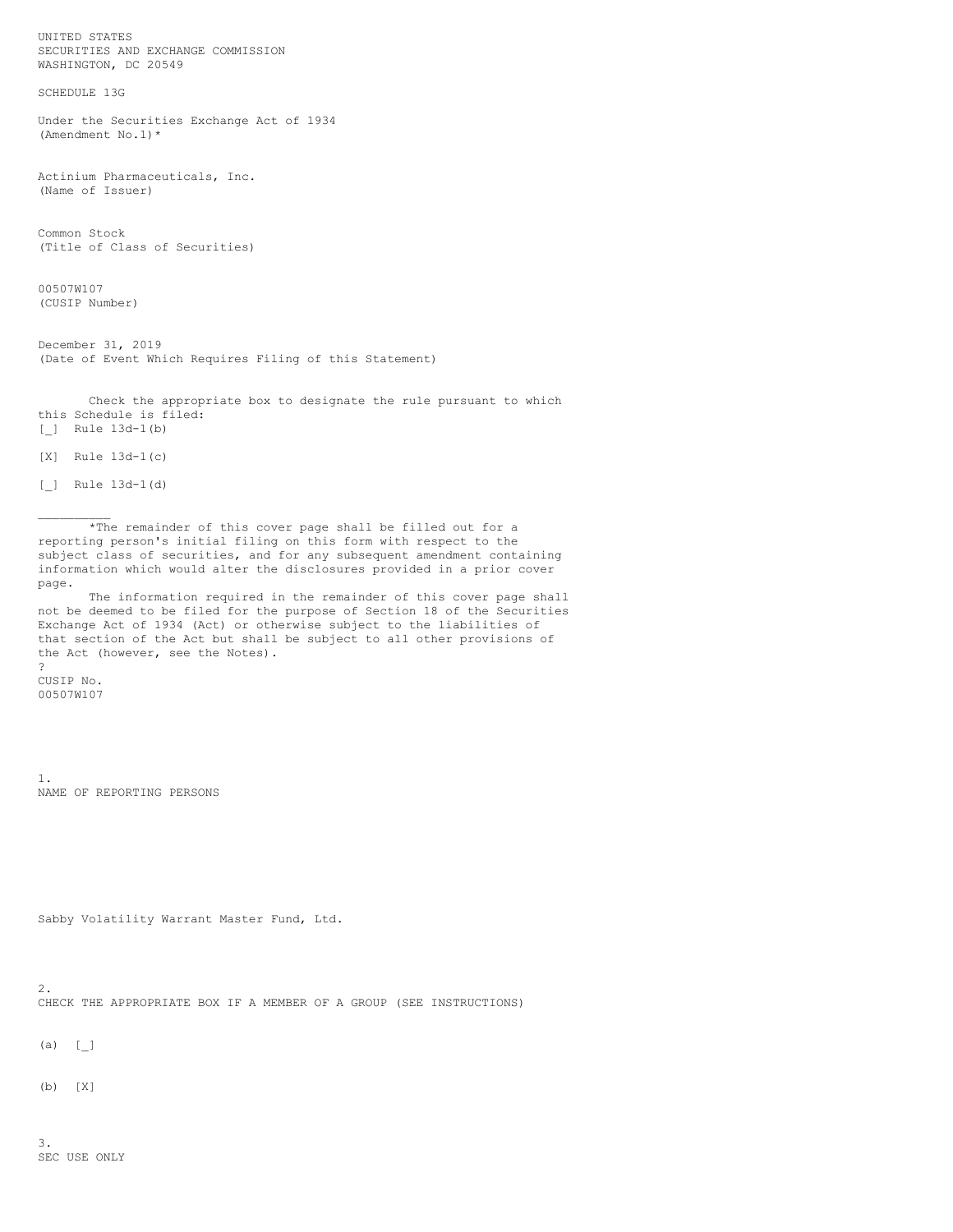4. CITIZENSHIP OR PLACE OF ORGANIZATION

Cayman Islands

NUMBER OF SHARES BENEFICIALLY OWNED BY EACH REPORTING PERSON WITH

5. SOLE VOTING POWER

0

6. SHARED VOTING POWER

8,218,588

7. SOLE DISPOSITIVE POWER

 $\mathbf 0$ 

8. SHARED DISPOSITIVE POWER

8,218,588

9. AGGREGATE AMOUNT BENEFICIALLY OWNED BY EACH REPORTING PERSON

8,218,588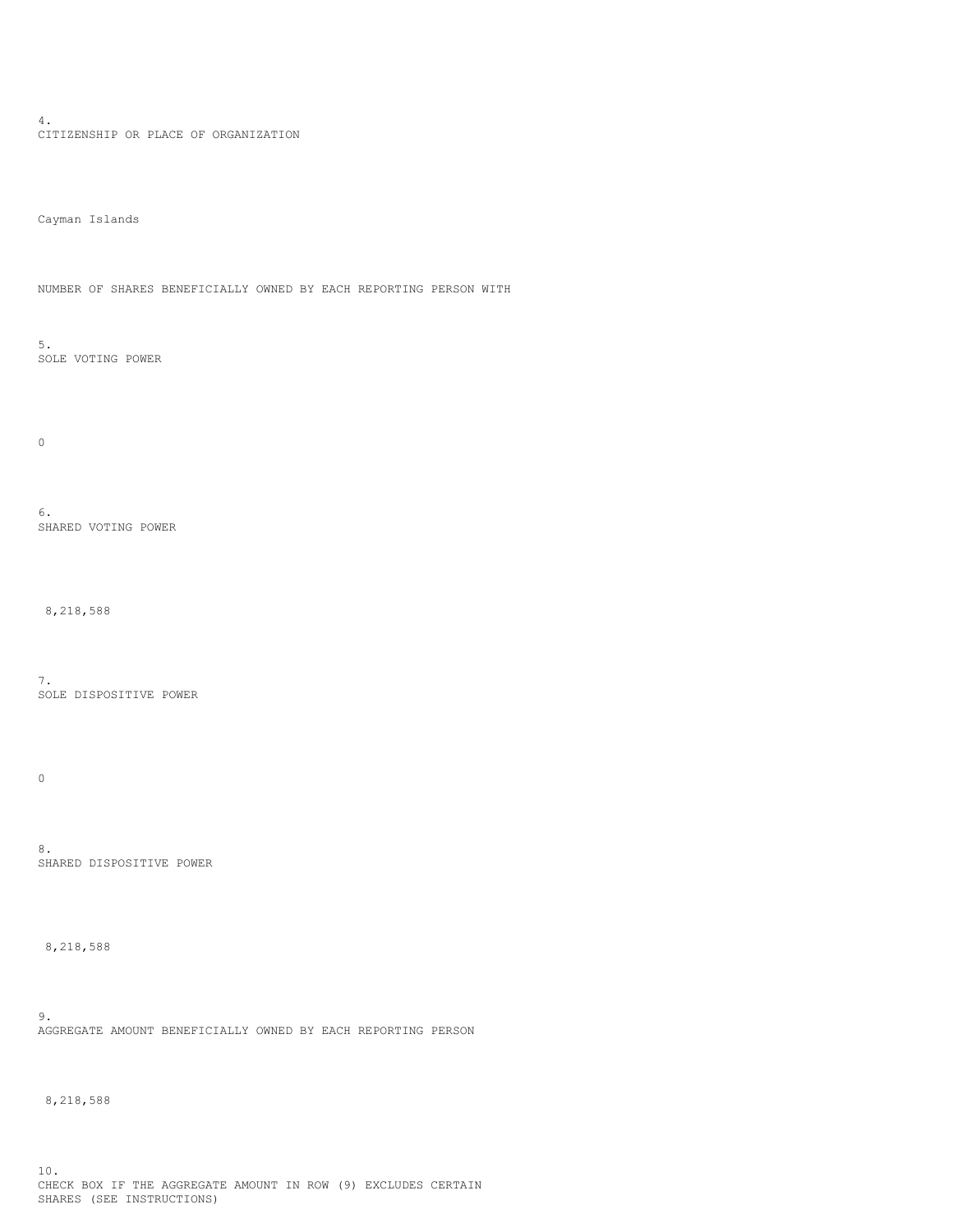11. PERCENT OF CLASS REPRESENTED BY AMOUNT IN ROW (9)

4.99

12. TYPE OF REPORTING PERSON (SEE INSTRUCTIONS)

CO?

CUSIP No. 00507W107

1. NAME OF REPORTING PERSONS

Sabby Management, LLC

2. CHECK THE APPROPRIATE BOX IF A MEMBER OF A GROUP (SEE INSTRUCTIONS)

(a)  $[$   $]$ 

(b) [X]

3. SEC USE ONLY

4. CITIZENSHIP OR PLACE OF ORGANIZATION

Delaware, USA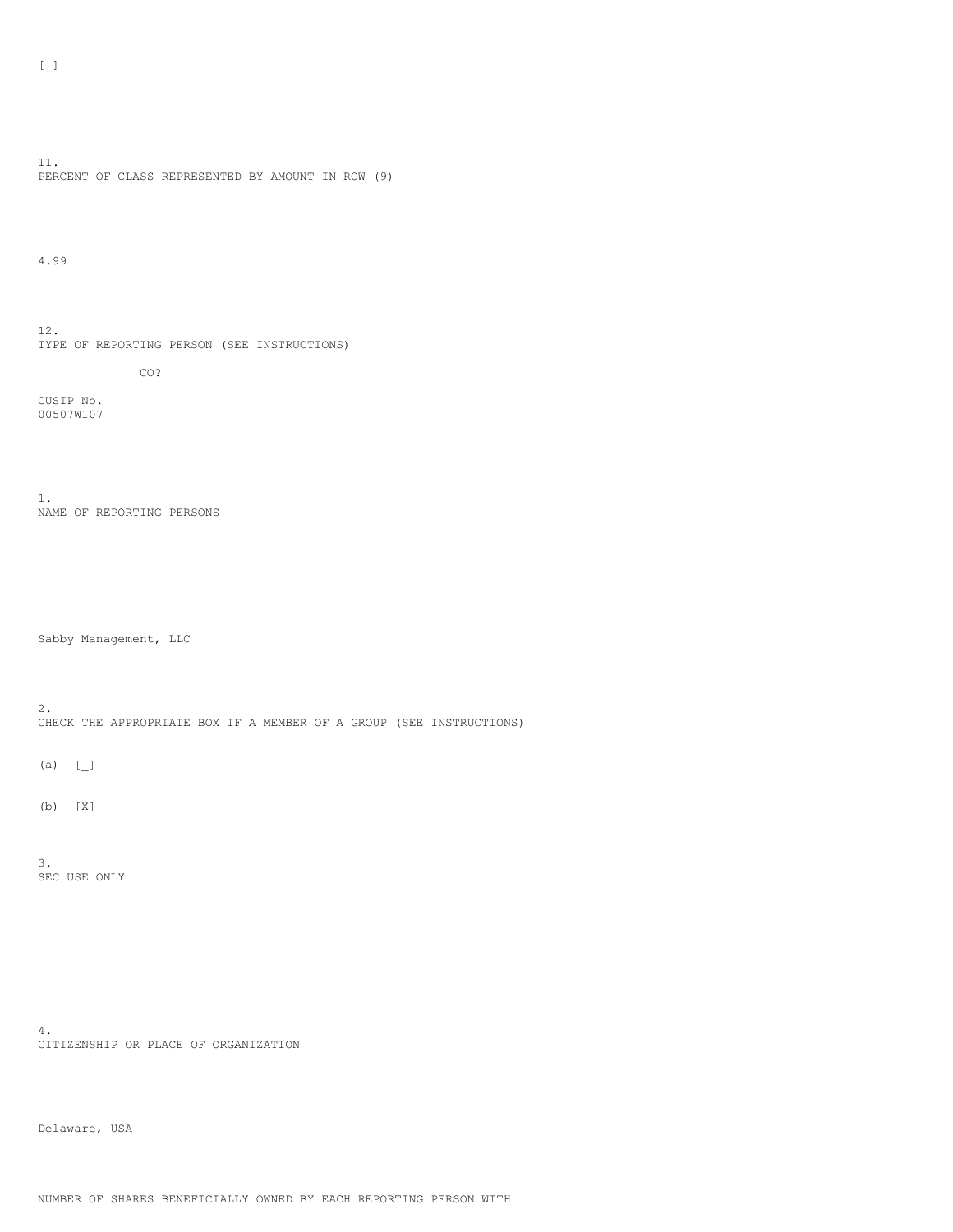5. SOLE VOTING POWER

 $\hbox{O}$ 

6. SHARED VOTING POWER

8,218,588

7. SOLE DISPOSITIVE POWER

 $\mathbf 0$ 

8. SHARED DISPOSITIVE POWER

8,218,588

9. AGGREGATE AMOUNT BENEFICIALLY OWNED BY EACH REPORTING PERSON

8,218,588

10. CHECK BOX IF THE AGGREGATE AMOUNT IN ROW (9) EXCLUDES CERTAIN SHARES (SEE INSTRUCTIONS)

 $\left[\begin{smallmatrix}\phantom{-}1\\1\end{smallmatrix}\right]$ 

11. PERCENT OF CLASS REPRESENTED BY AMOUNT IN ROW (9)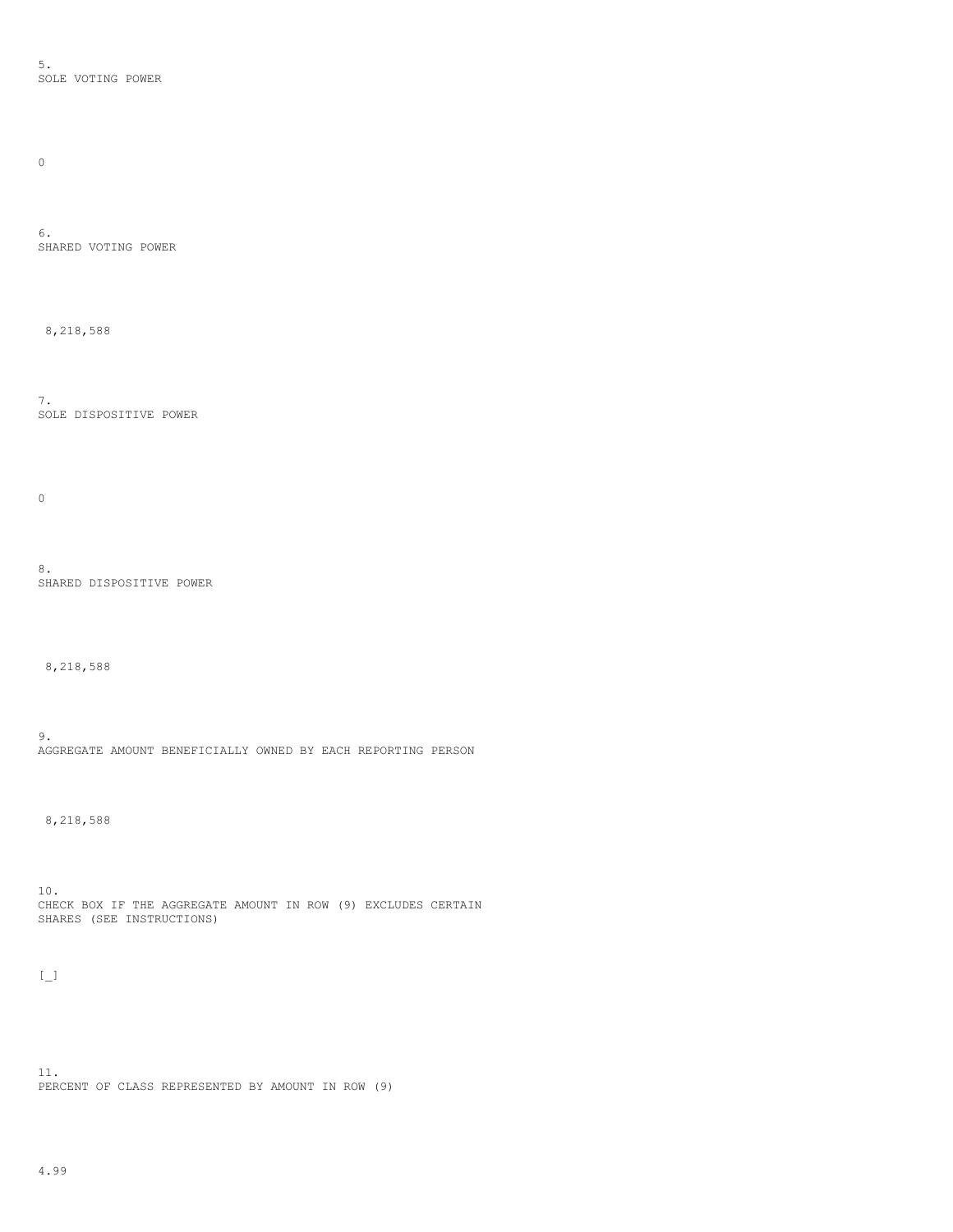12. TYPE OF REPORTING PERSON (SEE INSTRUCTIONS)

CUSIP No. 00507W107

1. NAME OF REPORTING PERSONS

OO

Hal Mintz

2. CHECK THE APPROPRIATE BOX IF A MEMBER OF A GROUP (SEE INSTRUCTIONS)

 $(a)$   $[\ ]$ 

(b) [X]

3. SEC USE ONLY

4. CITIZENSHIP OR PLACE OF ORGANIZATION

USA

NUMBER OF SHARES BENEFICIALLY OWNED BY EACH REPORTING PERSON WITH

5. SOLE VOTING POWER

 $\mathsf{O}$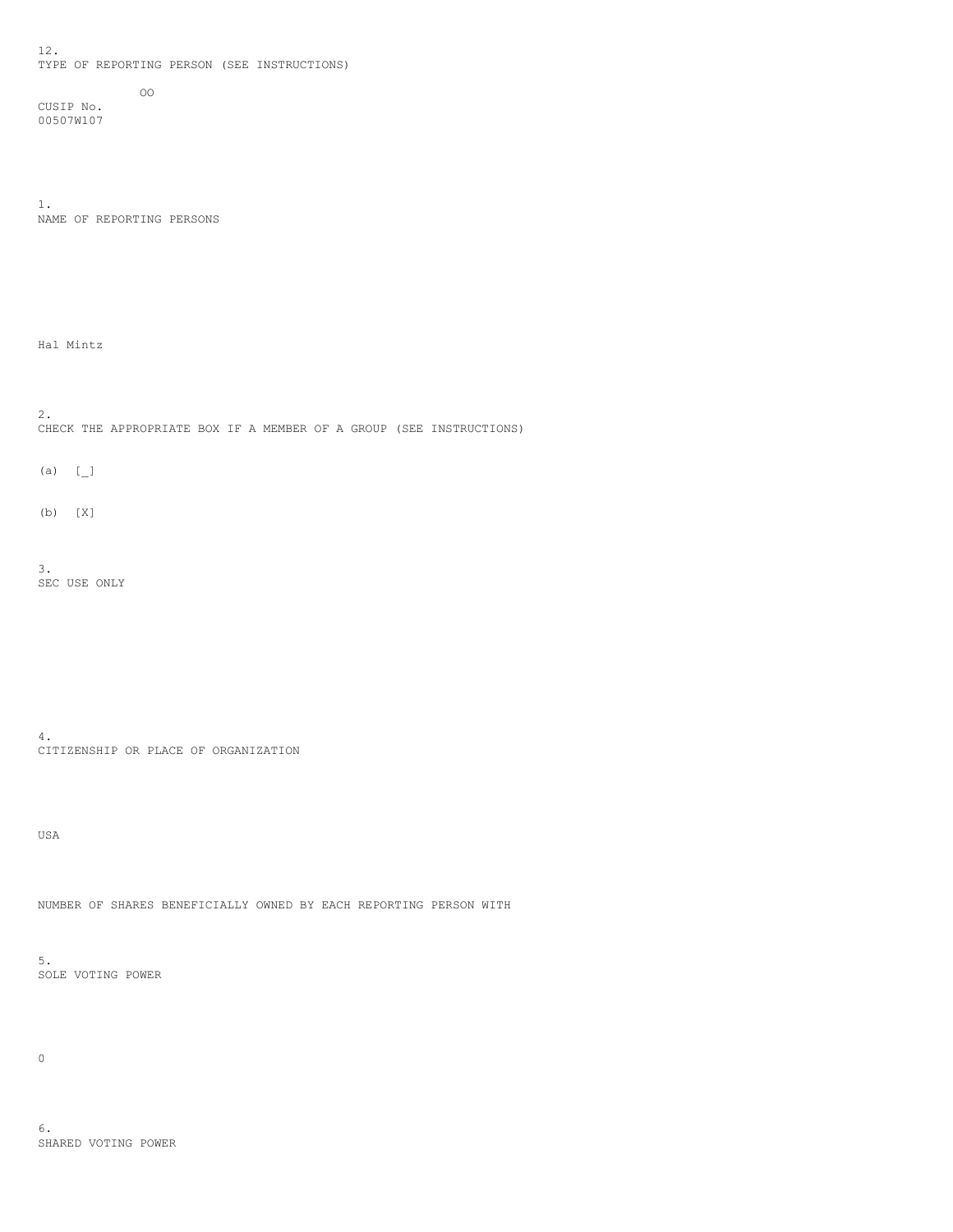7. SOLE DISPOSITIVE POWER

 $\hbox{O}$ 

8. SHARED DISPOSITIVE POWER

8,218,588

9. AGGREGATE AMOUNT BENEFICIALLY OWNED BY EACH REPORTING PERSON

8,218,588

10. CHECK BOX IF THE AGGREGATE AMOUNT IN ROW (9) EXCLUDES CERTAIN SHARES (SEE INSTRUCTIONS)

 $[\underline{\phantom{a}}]$ 

11. PERCENT OF CLASS REPRESENTED BY AMOUNT IN ROW (9)

4.99

12. TYPE OF REPORTING PERSON (SEE INSTRUCTIONS)

IN?

CUSIP No. 00507W107

Item 1. (a). Name of Issuer: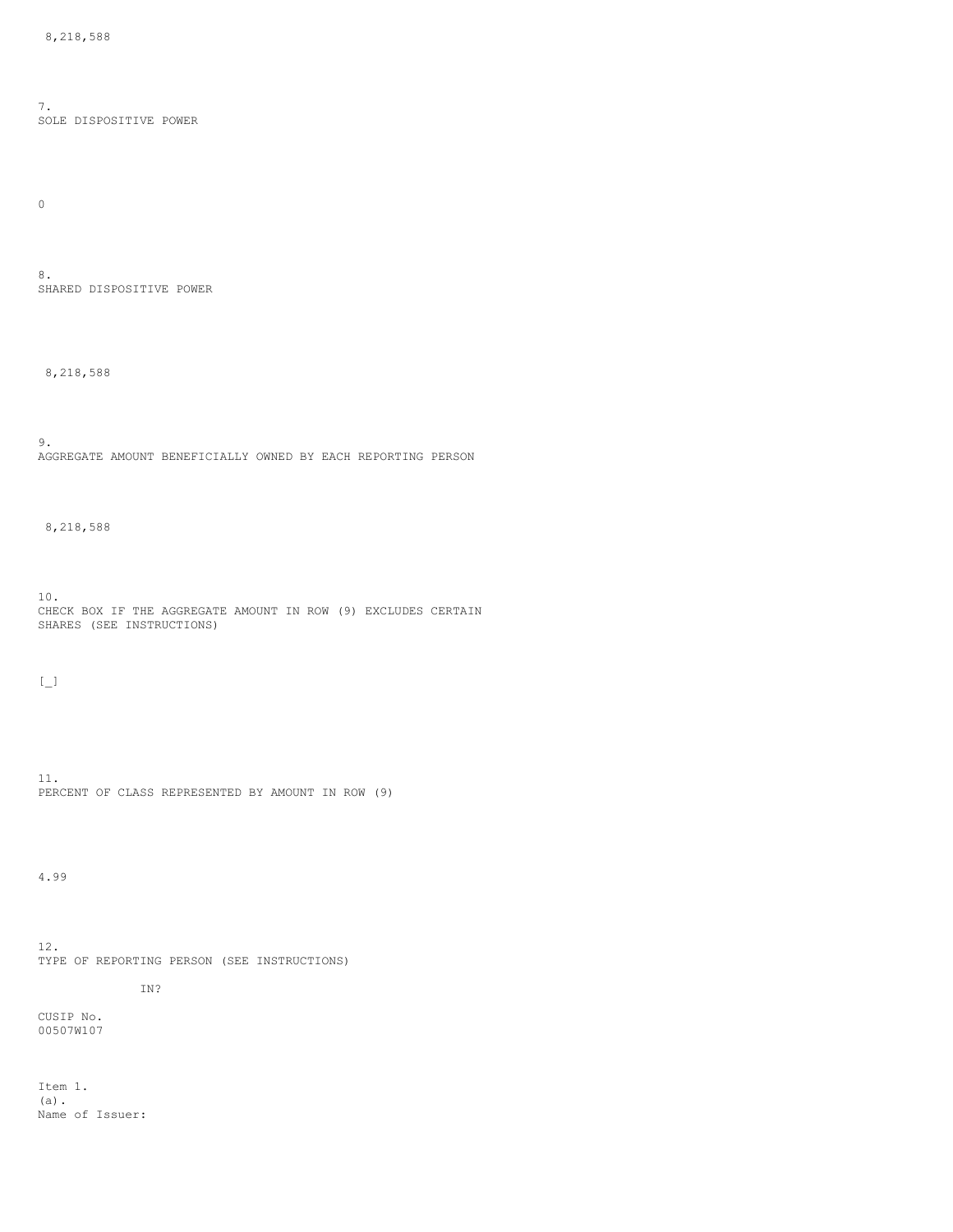Actinium Pharmaceuticals, Inc.

(b). Address of issuer's principal executive offices:

275 Madison Avenue, 7th Floor New York, New York 10016

Item 2. (a). Name of person filing:

Sabby Volatility Warrant Master Fund, Ltd. Sabby Management, LLC Hal Mintz

(b). Address or principal business office or, if none, residence:

Sabby Volatility Warrant Master Fund, Ltd. c/o Ogier Fiduciary Services (Cayman) Limited 89 Nexus Way, Camana Bay Grand Cayman KY1-9007 Cayman Islands

Sabby Management, LLC 10 Mountainview Road, Suite 205 Upper Saddle River, New Jersey 07458

Hal Mintz c/o Sabby Management, LLC 10 Mountainview Road, Suite 205 Upper Saddle River, New Jersey 07458

 $(c)$ . Citizenship:

```
Sabby Volatility Warrant Master Fund, Ltd. - Cayman Islands
Sabby Management, LLC - Delaware, USA
Hal Mintz - USA
```
(d). Title of class of securities: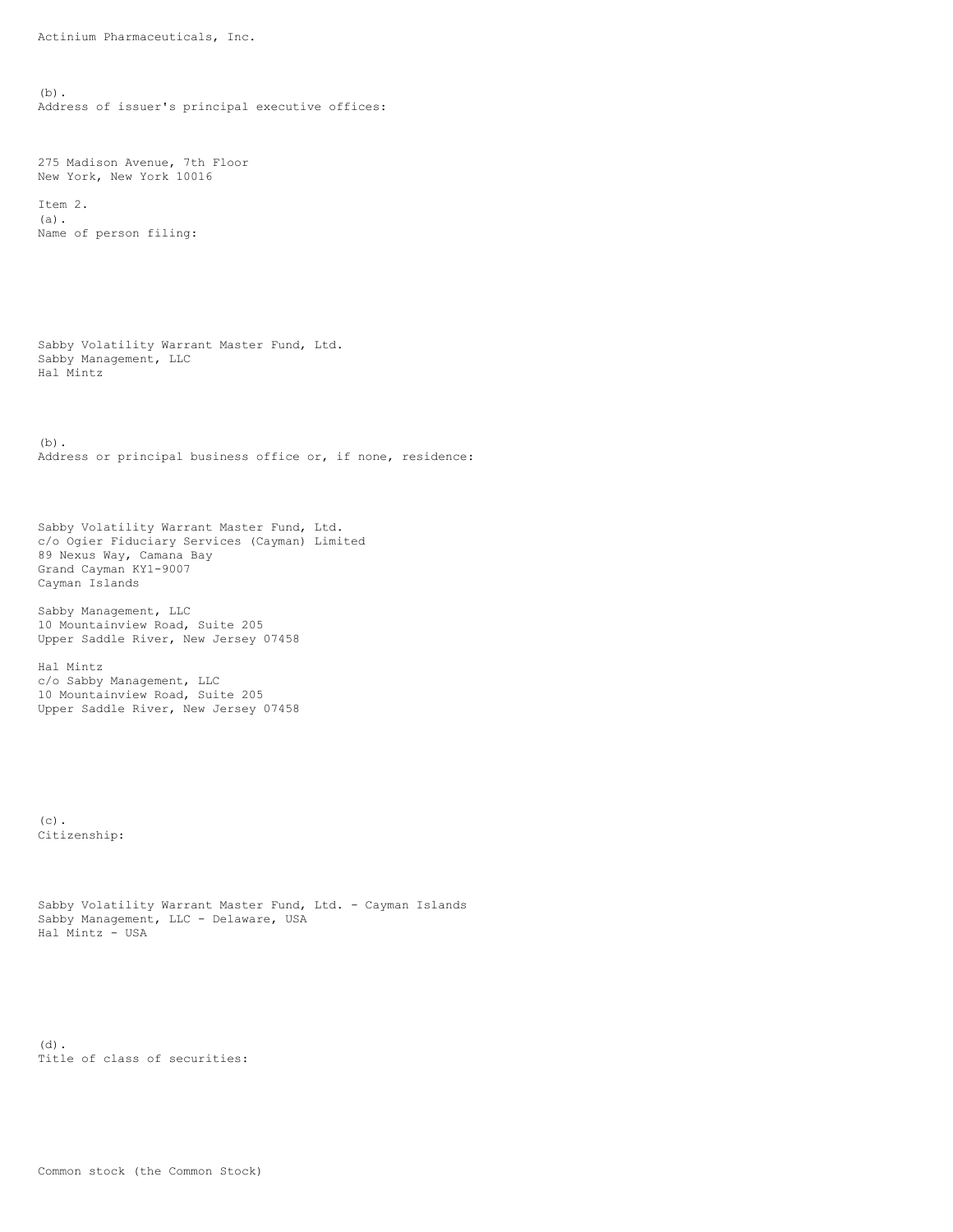## 00507W107

(k)

Item 3. If This Statement is filed pursuant to Section 240.13d-1(b) or 240.13d-2(b), or (c), check whether the person filing is a (a) [\_] Broker or dealer registered under section 15 of the Act (15 U.S.C. 78o). (b)  $\lbrack \ \ \ \lbrack$ Bank as defined in section 3(a)(6) of the Act (15 U.S.C. 78c).  $(c)$ [\_] Insurance company as defined in section 3(a)(19) of the Act (15 U.S.C. 78c). (d)  $[\ ]$ Investment company registered under section 8 of the Investment Company Act of 1940 (15 U.S.C. 80a-8). (e) [\_] An investment adviser in accordance with Section  $240.13d-1$  (b) (1) (ii) (E);  $(f)$ [\_] An employee benefit plan or endowment fund in accordance with Section  $240.13d-1(b)(1)(ii)(F);$ (g)  $\left[\begin{smallmatrix}\end{smallmatrix}\right]$ A parent holding company or control person in accordance with Section 240.13d-1(b)(1)(ii)(G);  $(h)$  $[\ ]$ A savings association as defined in Section 3(b) of the Federal Deposit Insurance Act (12 U.S.C.1813); (i)  $\left[\begin{smallmatrix}\end{smallmatrix}\right]$ A church plan that is excluded from the definition of an investment company under section  $3(c)(14)$  of the Investment Company Act of 1940  $(15 \t{U.S.C. } 80a-3);$ (j)  $[\ ]$ A non-U.S. institution in accordance with Section  $240.13d-1$  (b) (1) (ii)(J);

[\_] Group, in accordance with Section 240.13d-1(b)(1)(ii)(K). If filing as a non-U.S. institution in accordance with Section  $240.13d-1$ (b)(1)(ii)(J), please specify the type of institution: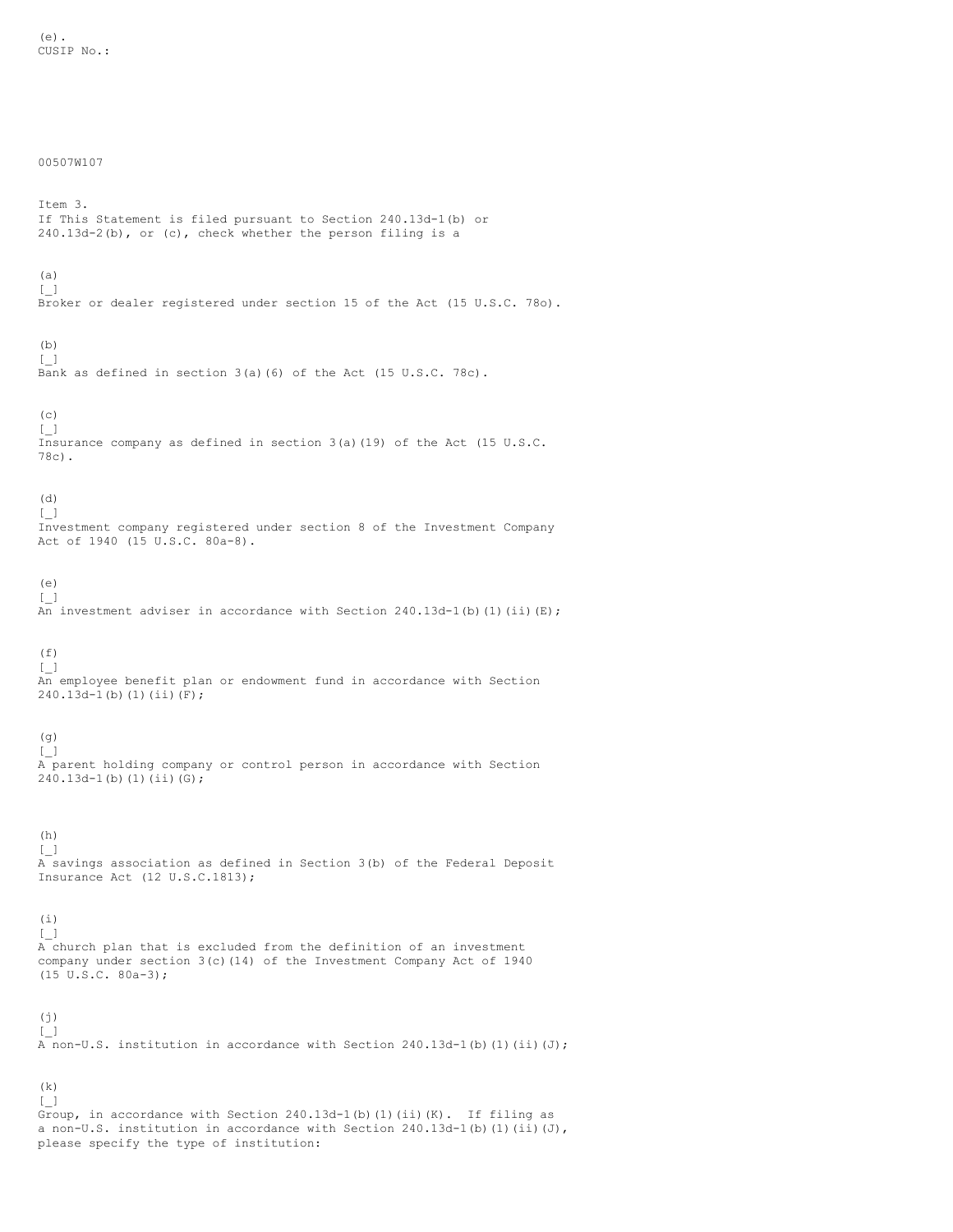Item 4. Ownership.

```
Provide the following information regarding the aggregate number and
percentage of the class of securities of the issuer identified in
Item 1.
(a)
Amount beneficially owned:
Sabby Volatility Warrant Master Fund, Ltd. - 8,218,588
Sabby Management, LLC - 8,218,588
Hal Mintz - 8,218,588
(b)
Percent of class:
Sabby Volatility Warrant Master Fund, Ltd. - 4.99%
Sabby Management, LLC - 4.99%
Hal Mintz - 4.99%
( ( \circ )Number of shares as to which the person has:
Sabby Volatility Warrant Master Fund, Ltd.
( (i)
Sole power to vote or to direct the vote
0
,
( (ii)
Shared power to vote or to direct the vote
8,218,588
,
( (iii)
Sole power to dispose or to direct the disposition of
\Omega,
```
( (iv) Shared power to dispose or to direct the disposition of 8,218,588 ..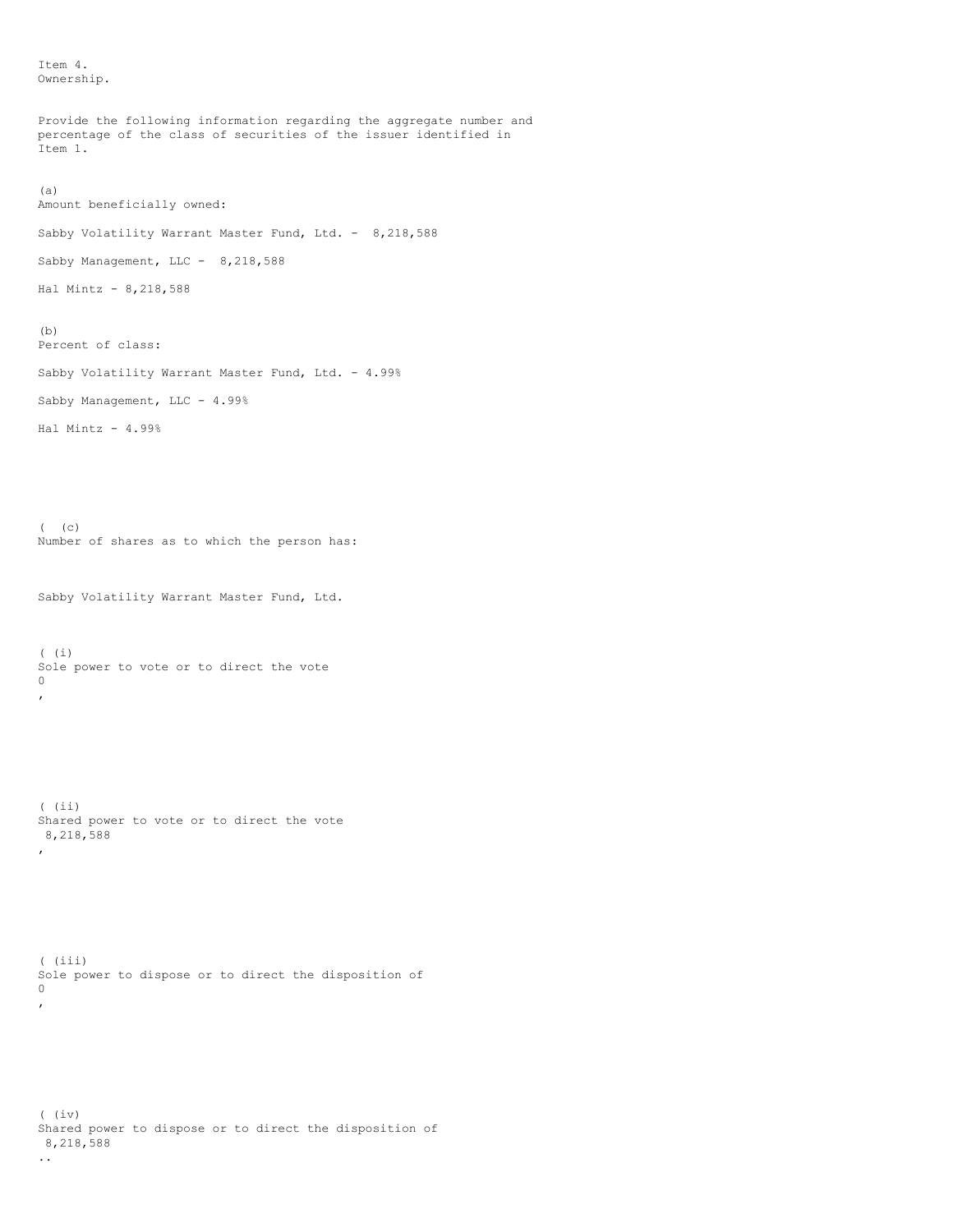Sabby Management, LLC

(i) Sole power to vote or to direct the vote 0 , ( (ii) Shared power to vote or to direct the vote 8,218,588  $\mathbf{r}$ ( (iii) Sole power to dispose or to direct the disposition of 0 , ( (iv) Shared power to dispose or to direct the disposition of 8,218,588 .. Hal Mintz ( (i) Sole power to vote or to direct the vote  $\circ$ , ( (ii) Shared power to vote or to direct the vote 8,218,588  $\epsilon$ 

( (iii) Sole power to dispose or to direct the disposition of 0 ,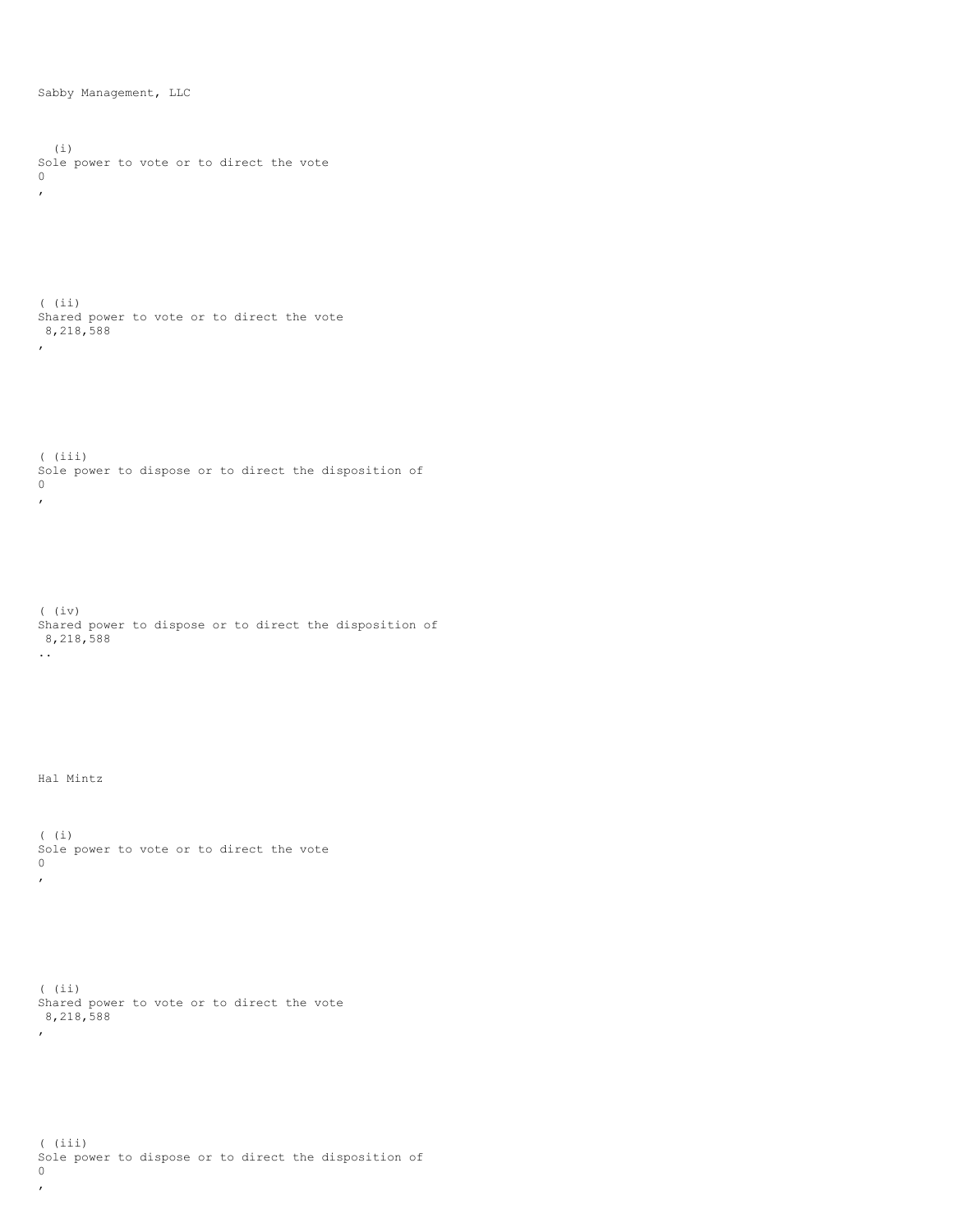( (iv) Shared power to dispose or to direct the disposition of 8,218,588 ..

As calculated in accordance with Rule 13d-3 of the Securities Exchange Act of 1934, as amended, (i) Sabby Volatility Warrant Master Fund, Ltd. beneficially owns 8,218,588 shares of the Issuer's common stock (Common Stock), representing approximately 4.99% of the Common Stock, and (ii) Sabby Management, LLC and Hal Mintz each beneficially own 8,218,588 shares of the Common Stock, representing approximately 4.99% of the Common Stock. Sabby Management, LLC and Hal Mintz do not directly own any shares of Common Stock, but each indirectly owns 8,218,588 shares of Common Stock. Sabby Management, LLC, a Delaware limited liability company, indirectly owns 8,218,588 shares of Common Stock because it serves as the investment manager of Sabby Volatility Warrant Master Fund, Ltd. Mr. Mintz indirectly owns 8,218,588 shares of Common Stock in his capacity as manager of Sabby Management, LLC.

Item 5. Ownership of Five Percent or Less of a Class.

If this statement is being filed to report the fact that as of the date hereof the reporting person has ceased to be the beneficial owner of more than five percent of the class of securities, check the following [X].

? Item 6. Ownership of More Than Five Percent on Behalf of Another Person.

Not applicable

Item 7. Identification and Classification of the Subsidiary Which Acquired the Security Being Reported on by the Parent Holding Company or Control Person.

Not applicable

Item 8. Identification and Classification of Members of the Group.

Not applicable

Item 9. Notice of Dissolution of Group.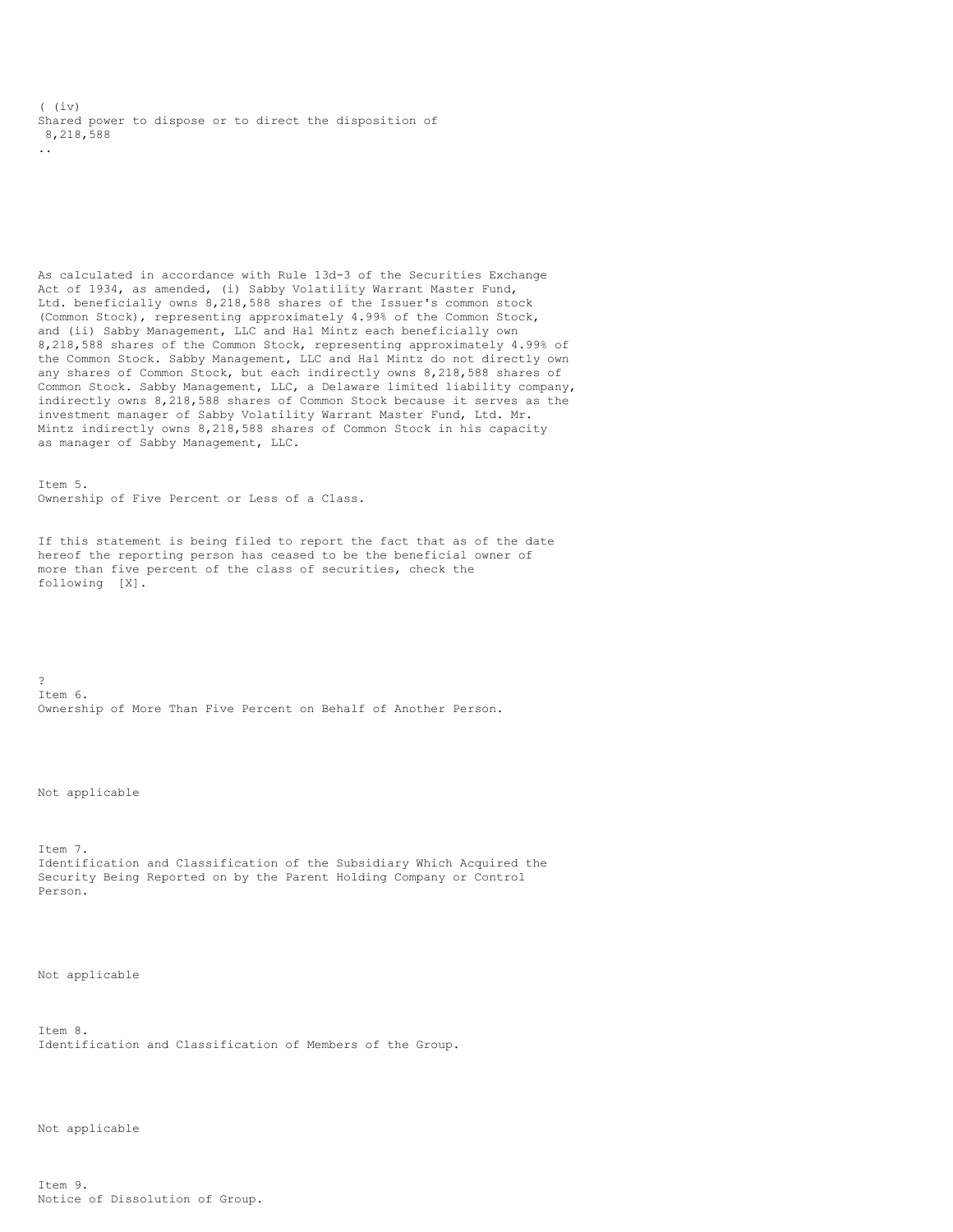Not applicable

?  $T$ tem  $10.$ Certification.

By signing below I certify that, to the best of my knowledge and belief, the securities referred to above were not acquired and are not held for the purpose of or with the effect of changing or influencing the control of the issuer of the securities and were not acquired and are not held in connection with or as a participant in any transaction having that purpose or effect.

? SIGNATURE

After reasonable inquiry and to the best of my knowledge and belief, I certify that the information set forth in this statement is true, complete and correct.

January 7, 2020

(Date)

Sabby Volatility Warrant Master Fund, Ltd.

By: /s/ Harry Thompson Name: Harry Thompson Title: Authorized Person of TDF Management Ltd., a Director

Sabby Management, LLC\*

By: /s/ Robert Grundstein Name: Robert Grundstein Title: Chief Operating Officer

/s/ Hal Mintz\* Hal Mintz

\*This Reporting Person disclaims beneficial ownership over the securities reported herein except to the extent of its pecuniary interest therein.

The original statement shall be signed by each person on whose behalf the statement is filed or his authorized representative. If the statement is signed on behalf of a person by his authorized representative other than an executive officer or general partner of the filing person, evidence of the representative's authority to sign on behalf of such person shall be filed with the statement, provided, however, that a power of attorney for this purpose which is already on file with the Commission may be incorporated by reference. The name and any title of each person who signs the statement shall be typed or printed beneath his signature.

Note. Schedules filed in paper format shall include a signed original and five copies of the schedule, including all exhibits. See s.240.13d-7 for other parties for whom copies are to be sent.

Attention. Intentional misstatements or omissions of fact constitute Federal criminal violations (see 18 U.S.C. 1001).

EXHIBIT 1 ----------